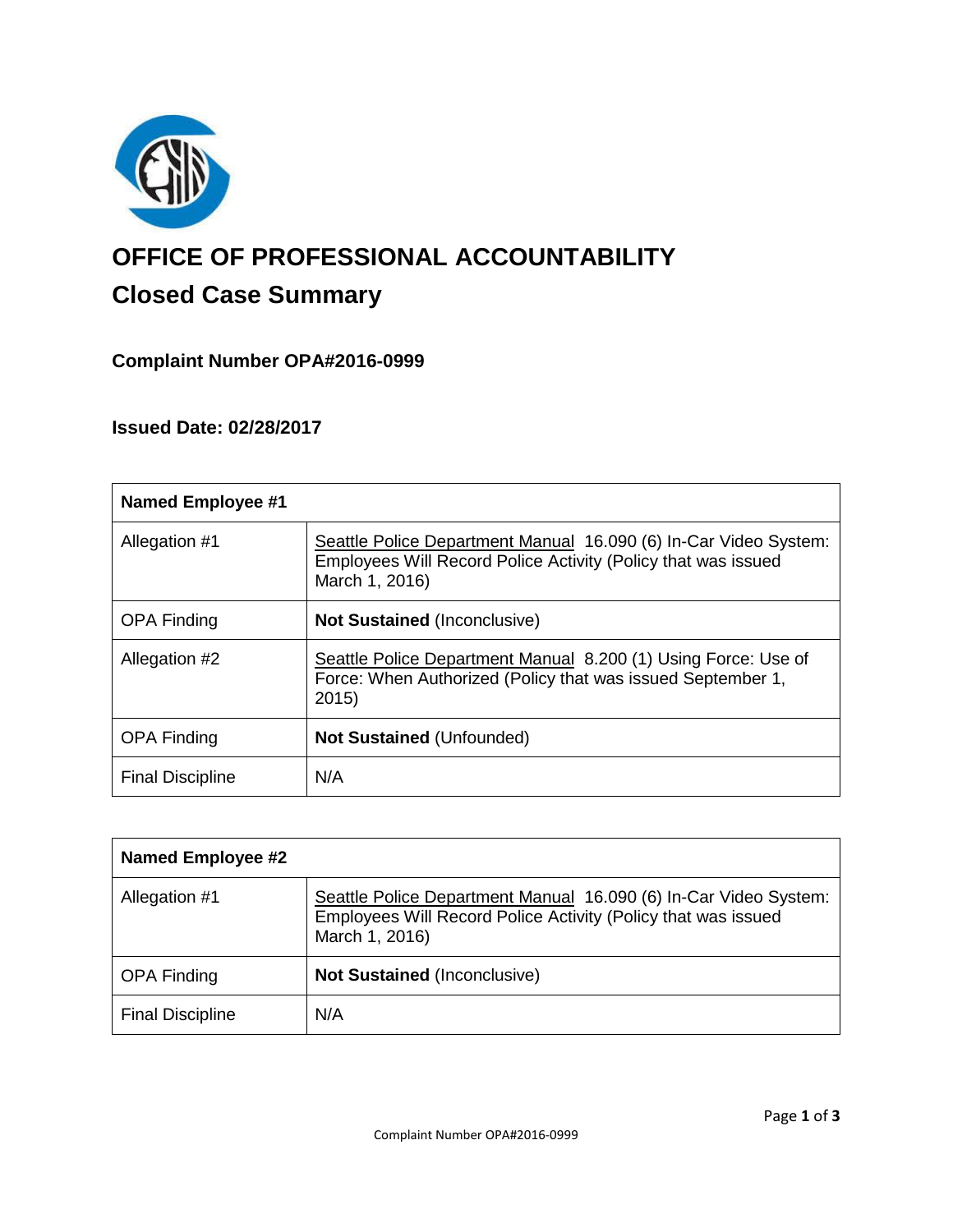## **INCIDENT SYNOPSIS**

The Named Employees secured the subject in the back of a patrol car.

### **COMPLAINT**

The complainant, a supervisor within the Department, alleged that the Named Employees did not activate their In-Car Video (ICV) on a call as they thought it had. The complainant also forwarded the subject's allegation that the first Name Employee hit him in the face while he was putting the seat belt on him.

### **INVESTIGATION**

The OPA investigation included the following actions:

- 1. Review of the complaint memo
- 2. Review of In-Car Videos (ICV)
- 3. Search for and review of all relevant records and other evidence
- 4. Interview of SPD employee

## **ANALYSIS AND CONCLUSION**

Named Employees #1 and #2 believed the record button on the ICV control panel had been pushed but later realized the recording function had not been activated. There was no preponderance of evidence to either prove or disprove whether the failure to record part of the police activity was due to a technical problem or because one of the Named Employees failed to activate the recorder.

The preponderance of the evidence did not support the allegation that Named Employee #1 punched the subject in the face.

#### **FINDINGS**

#### **Named Employee #1**

Allegation #1

There was not a preponderance of the evidence either supporting or refuting the allegation. Therefore a finding of **Not Sustained** (Inconclusive) was issued for *In-Car Video System: Employees Will Record Police Activity.*

#### Allegation #2

The preponderance of the evidence did not support the allegation that Named Employee #1 punched the subject in the face. Therefore a finding of **Not Sustained** (Unfounded) was issued for *Using Force: Use of Force: When Authorized.*